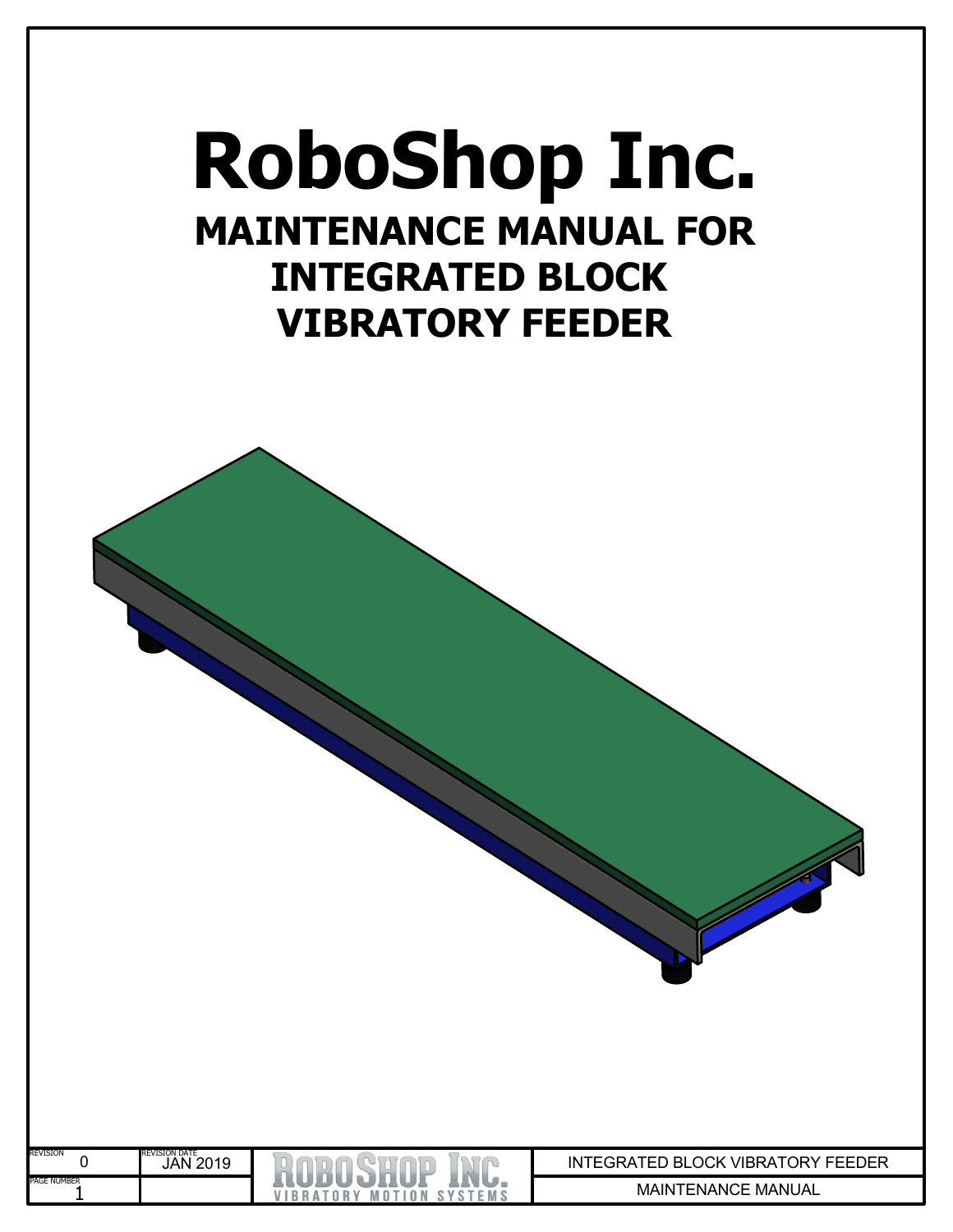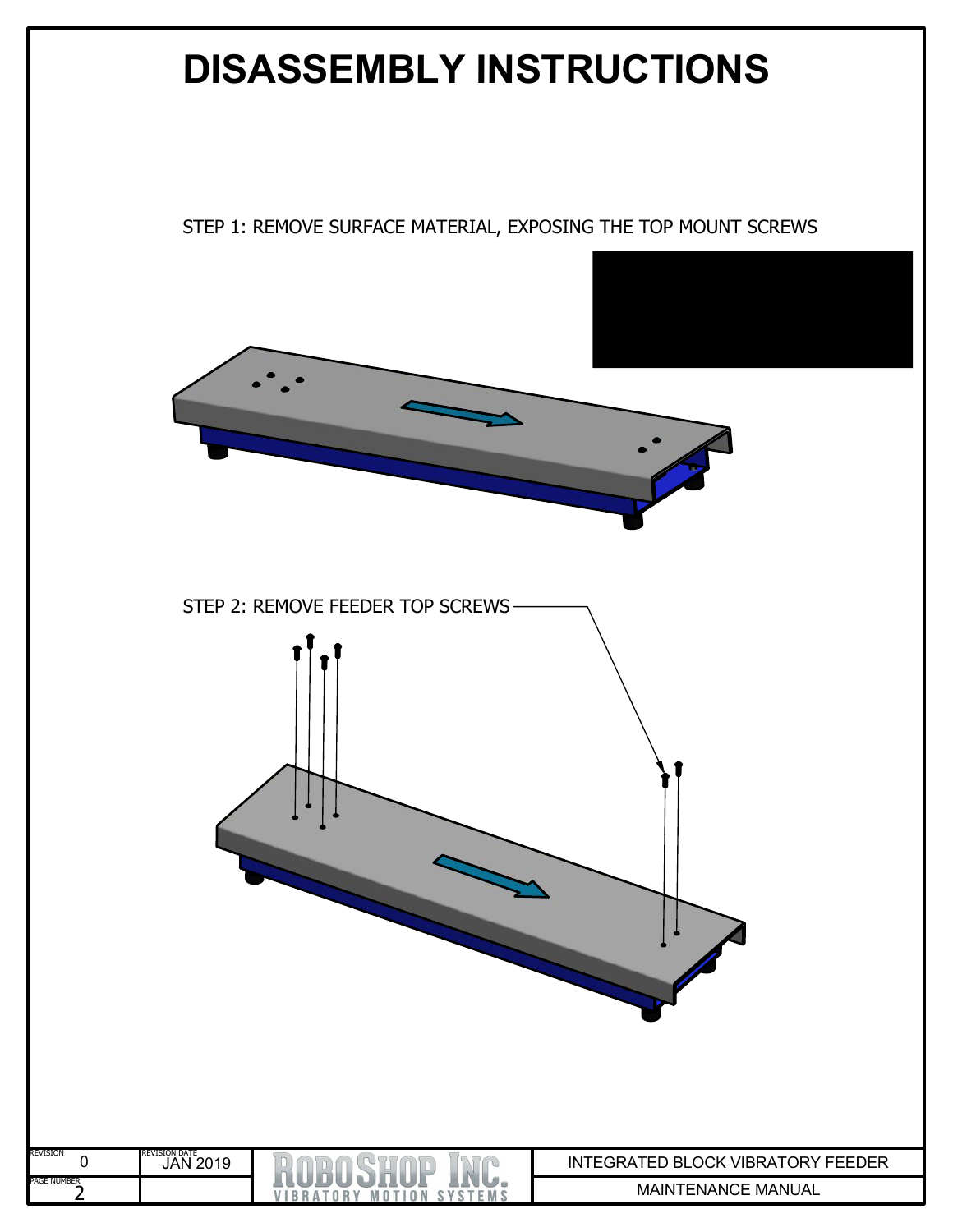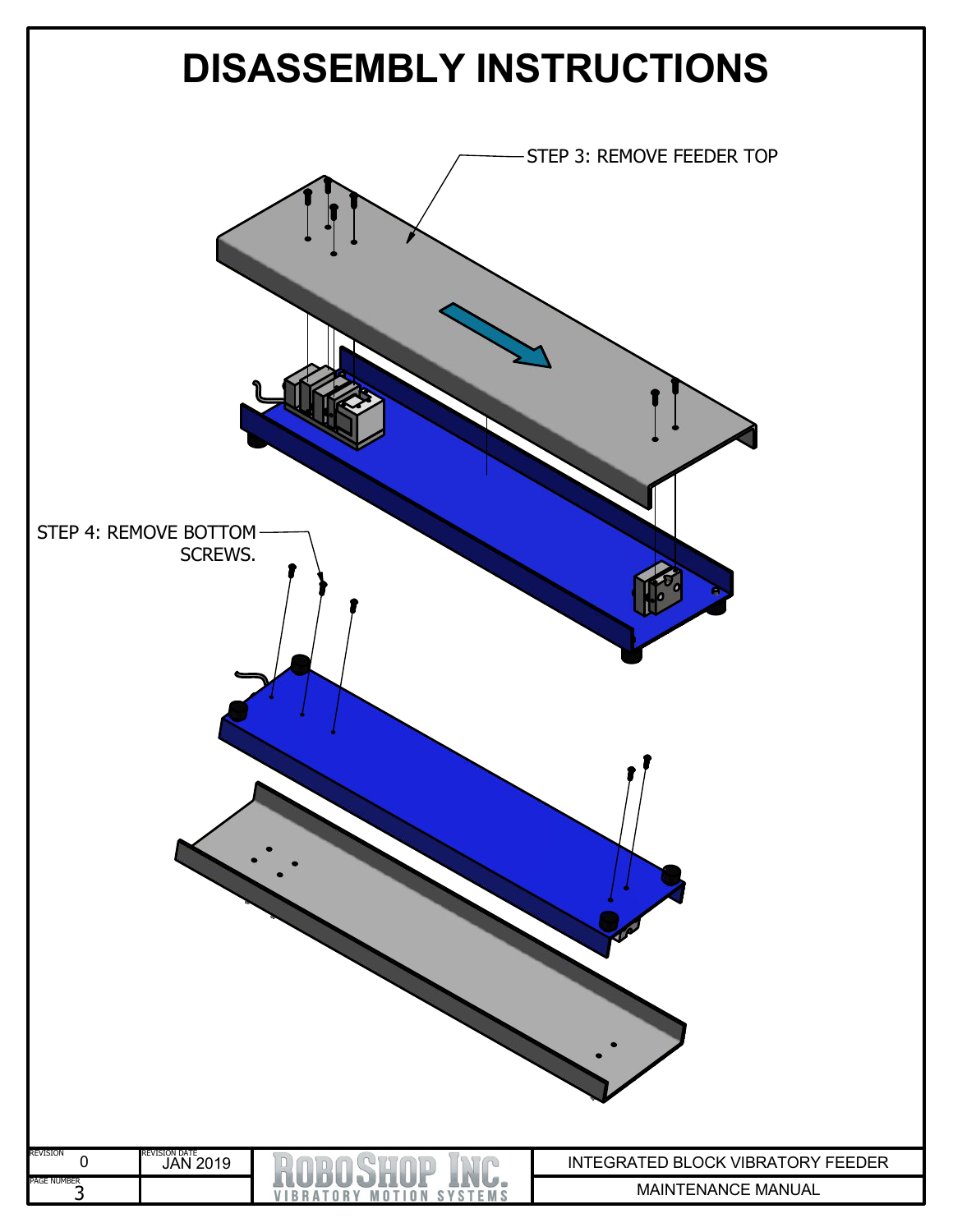### STEP 5. IDENTIFY THE DRIVE ASSEMBLY



**PART # LPDA-19-xxxxxxx**  $(xxxxx = Job ID or Serial #)$ 





**LOW PROFILE IDLER ASSEMBLY**

**PART # LPIA-19**



**PART # HDDA-19-xxxxxx (xxxxxx <sup>=</sup> Job ID or Serial #)**

VIBRATORY MOTION SYSTEMS

0 .<br>4 PAGE NUMBER

REVISION

REVISION DATE JAN 2019





**HEAVY DUTY IDLER ASSEMBLY**

**PART # HDIA-19**

MAINTENANCE MANUAL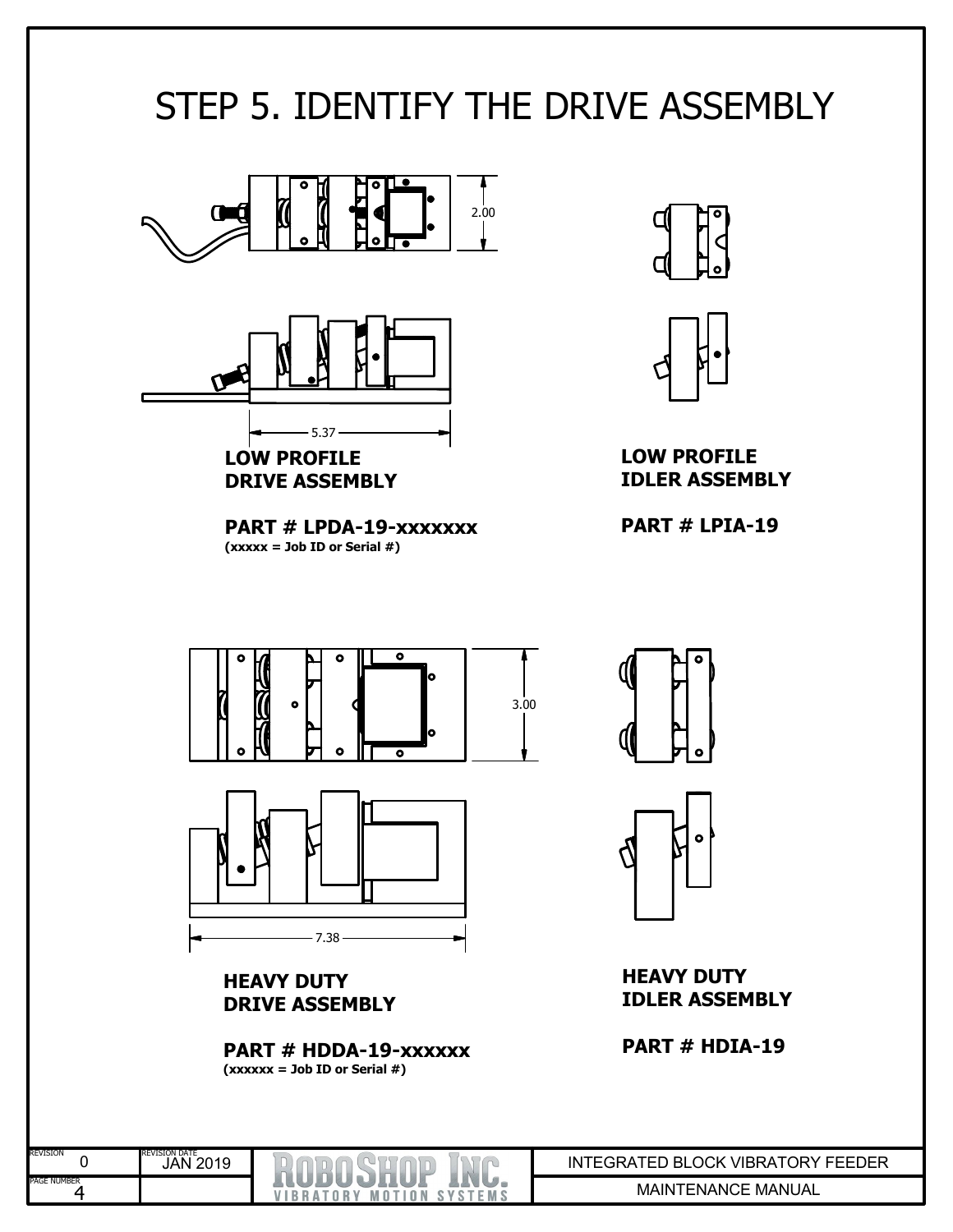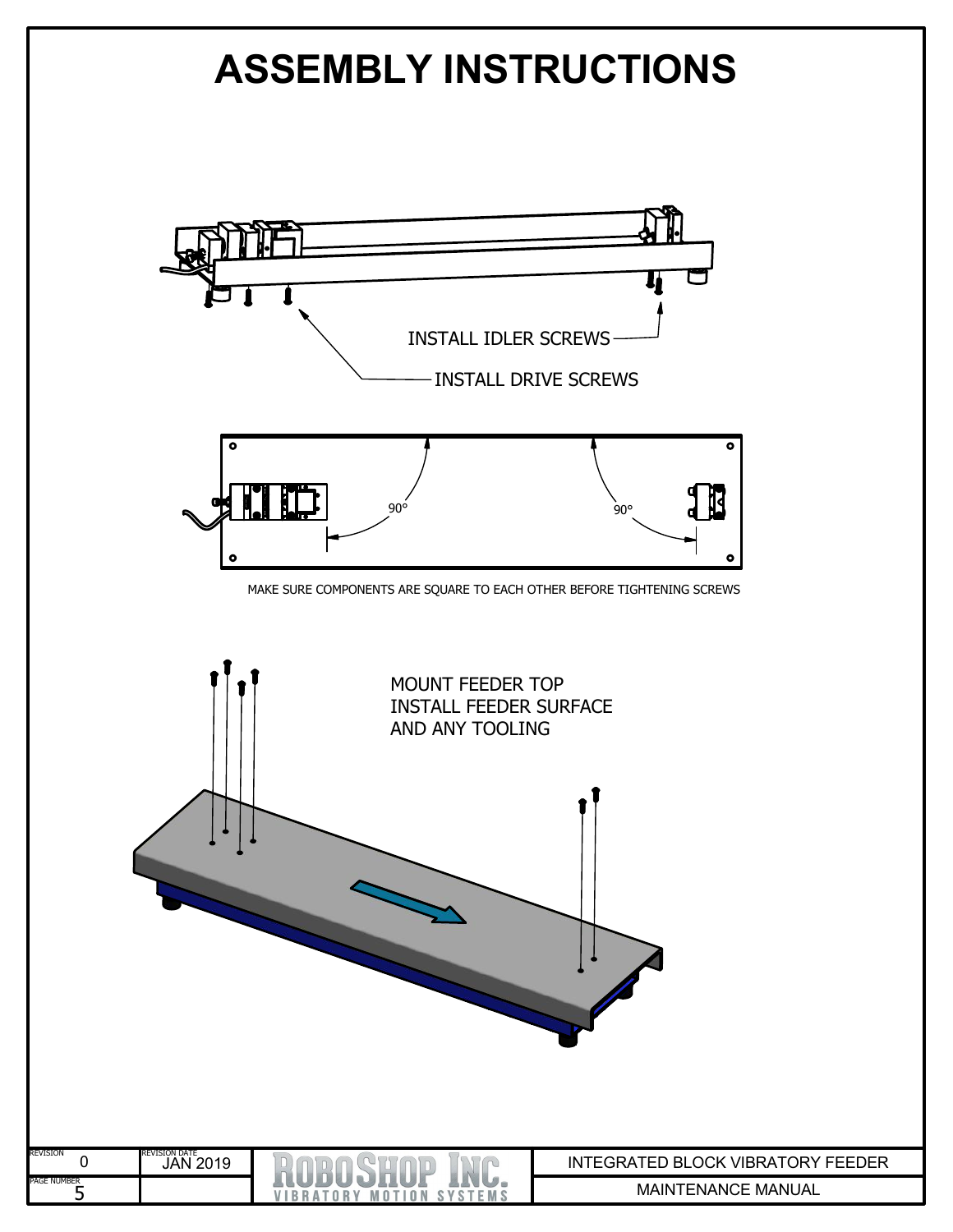## **ASSEMBLY AND TUNING GUIDE**

REPLACEMENT VIBRATION DRIVE UNITS ARE PRETUNED AT ASSEMBLY, HOWEVER THERE MAY BE SOME TUNING ADJUSTMENTS NEEDED FOR OPTIMAL FEEDER PERFORMANCE.

ASSUMING THE FREQUENCY AND POWER SETTINGS OF THE CONTROLLER HAVE NOT CHANGED, THE TUNING SCREW IN THE DRIVE CAN BE ADJUSTED TO CHANGE THE VIBRATION OF THE FEEDER.

BEFORE MAKING TUNING ADJUSTMENTS MAKE SURE:

#### **THE FEEDER IS FULLY ASSEMBLED, WITH THE SIDE WALLS, BRUSH MATERIAL, AND ANY TOOLING ALL MOUNTED.**

**THE FEEDER IS CLEAR OF ANY OBSTRUCTIONS. THIS INCLUDES THE BRUSH MATERIAL, WHICH SHOULD NOT BE TOUCHING THE BRUSH MATERIAL OF ANY ADJACENT FEEDERS.**

#### **THE FEEDER FEET ARE SECURED TO THE BASE WITH THE ORIGINAL FOOT RINGS.**



TUNING SCREW ADJUSTMENT:

#### **WE HIGHLY RECOMMEND YOU CONSULT ROBOSHOP PRIOR TO CHANGING ANY FEEDER TUNING!**

IF THE FEEDER HAS POOR VIBRATION: TURN SCREW 1/4 TURN AT A TIME, AND OBSERVE VIBRATION THIS BRINGS THE PULL PLATE CLOSER TO THE COIL. IF YOU GO TOO FAR THE PULL PLATE MAY START BANGING AGAINST THE COIL. DO NOT RUN WITH THIS NOISE!!! BACK THE SCREW OFF, LOWER THE POWER SETTING ON THE CONTROLLER, OR INCREASE THE FREQUENCY.

AS A GENERAL RULE OF THUMB, HIGHER FREQUENCIES USE TIGHTER TUNING. LOWER FREQUENCIES USE LOOSER TUNING; HOWEVER EVERY PART IS UNIQUE, AND EACH FEEDER GETS OPTIMIZED FOR THE APPLICATION FOR RUNOFF.

REVIEW YOUR RUNOFF VIDEO TO SEE THE OPTIMAL PERFORMANCE OF THE FEEDER FOR YOUR PART. THIS COMBINATION OF POWER, FREQUENCY, AND TUNING WAS DETERMINED AFTER MANY HOURS OF TESTING BY EXPERIENCED PERSONELL.

| <b>REVISION</b>    | <b>REVISION DATE</b><br>2019<br>JAN |                                              | <b>INTEGRATED</b><br><b>VIBRATORY FEEDER</b><br><b>BLOCK</b> |
|--------------------|-------------------------------------|----------------------------------------------|--------------------------------------------------------------|
| <b>PAGE NUMBER</b> |                                     | m<br>$\mathbf{0}$<br>$M$ O $T$<br>R A<br>0 R | ™ MANUAL<br><b>MAINTENANCE</b>                               |